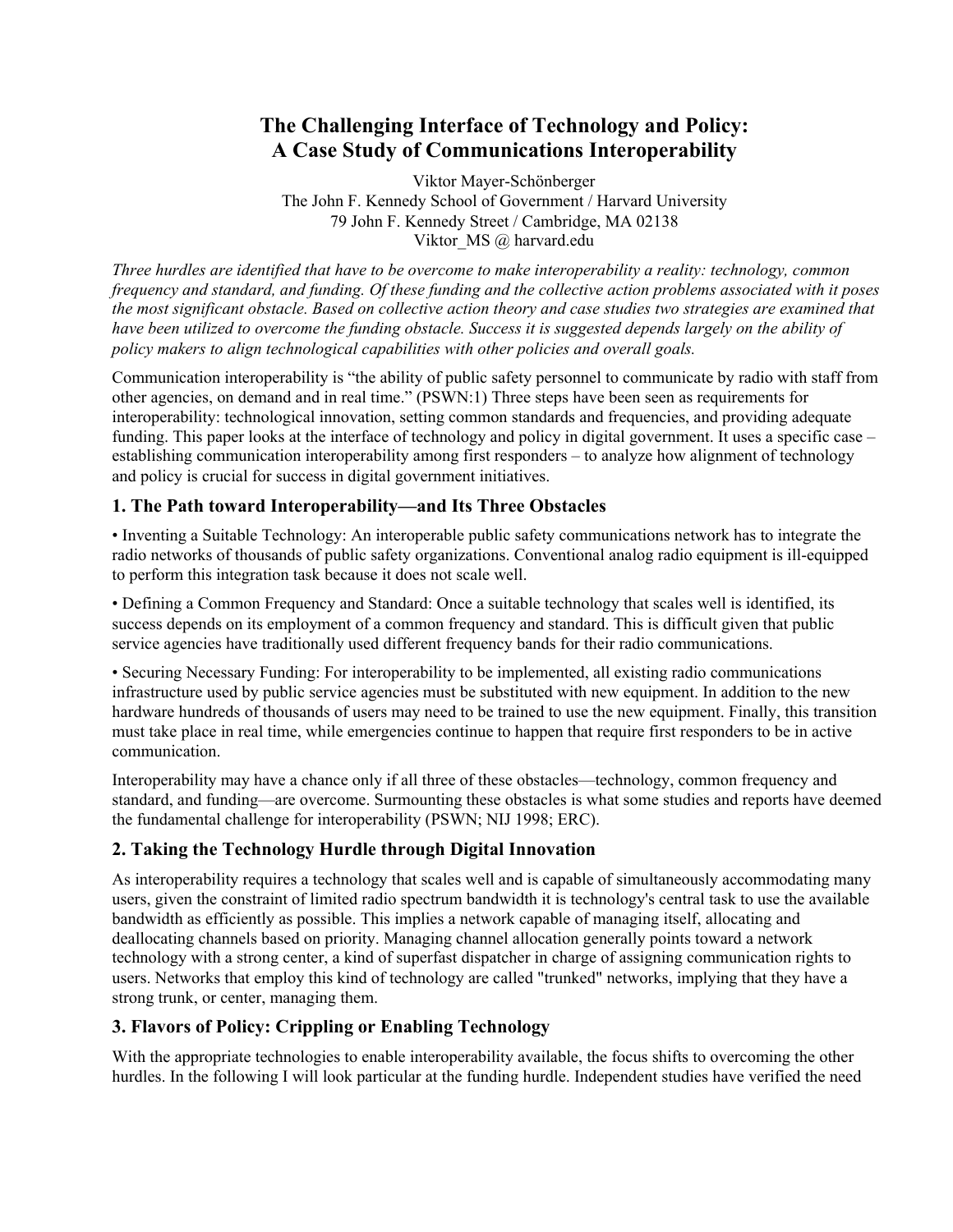for tremendous amounts of funding to finance the necessary network upgrades for interoperability. One such study estimated a total capital need of \$18.3 billion to replace the existing communications infrastructure. Importantly, the costs to be borne by local agencies account for more than 80 percent of that amount (\$15.4 billion), compared with \$1.2 billion for federal and \$1.7 billion for state agencies. This implies that the organizations most burdened with finding sufficient funding are precisely the ones that have no direct access to larger federal or state budgets (PSWN).

In addition, the amount of funding needed involves more than just the cost of replacing equipment. Provision also has to be made for planning, procurement, training and maintenance costs over the entire life cycle of the new systems. In fiscal 2000 the White House sought, but Congress denied a budget request for \$80 million in "seed" money available to states to plan statewide public safety wireless communications systems and create demonstration projects. Even if these public funds had been available (and the only federal funds for that purpose), it would have taken a staggering 225 years of funding at that level to replace the public safety radio networks nationwide.

In contrast, and with an even more severe budget crisis as a backdrop, European governments have taken a closer look at what the new communications networks could offer, not primarily in terms of monetary *needs*, but of technological capabilities enabling monetary *savings*. For example, the Belgian government has instituted the ASTRID program, creating a nationwide digital radio infrastructure to be *shared* by all Belgian public service agencies. This sharing arrangement saves agencies significant amounts of money because it avoids the inefficiency of having multiple networks—one for each agency—covering the same or overlapping geographic areas.

Sharing communications infrastructure is nothing novel. In the U.S., some agencies have been sharing infrastructure for years and reports examining potential strategies for funding improvements in communications systems have advocated sharing arrangements as a way of reducing costs (PSWNa:6-1). Sharing arrangements require that two or more agencies decide to share the cost of building infrastructure. But often procurement cycles and funding opportunities vary among communications agencies. Securing funding—hard already—is almost impossible at any specific moment in time. One could, of course, envision a sharing arrangement in which one agency, having received funding, builds the agreed-upon network and later lets another agency use it, perhaps for a fee. But why should one agency shoulder all the risk in building an infrastructure when it is uncertain that others will join? This is a fundamental dilemma in funding network infrastructures. The early adopters of a new communications technology bear a higher risk than latecomers. Because it seems acting early does not pay, everybody waits for others to make the first move. Political scientists call this a "collective-action problem."

There are a number of ways that this collective action problem can be overcome. An obvious one is for one agency to shoulder the financial burden when it needs an infrastructure anyway and the cost for permitting others to share is minimal. Or an agency leader may just desire to be entrepreneurial. But these are exceptions. In most cases, public safety agencies have neither the funds nor the entrepreneurial spirit. A more promising solution is to have central coordination: the government steps in and finances the infrastructure buildup, shouldering the risk as a public good. This is precisely what the Belgian government did in the ASTRID program.

Old analog public safety communication networks are inefficient from an economic perspective: Their capacity is underutilized, except during emergencies. Sharing network infrastructures among public safety agencies, like the ASTRID network, will at least permit agencies to share the cost of building and maintaining the infrastructure. It will still be underutilized outside of emergencies, but at least every agency will not have to operate its own overprovisioned and underutilized network and instead will share with other agencies. The British government has taken this idea an important step further. Because of the standard the European Union has chosen for interoperable communications systems provides for communications prioritization capabilities, it can reach beyond first responders to public *service* agencies, with non-time-critical communication demands, and thus further balance network traffic loads. The enhanced network efficiency that results from such a balancing translates into higher revenues and, ultimately, lower costs for users. Moreover, this creates an intriguing business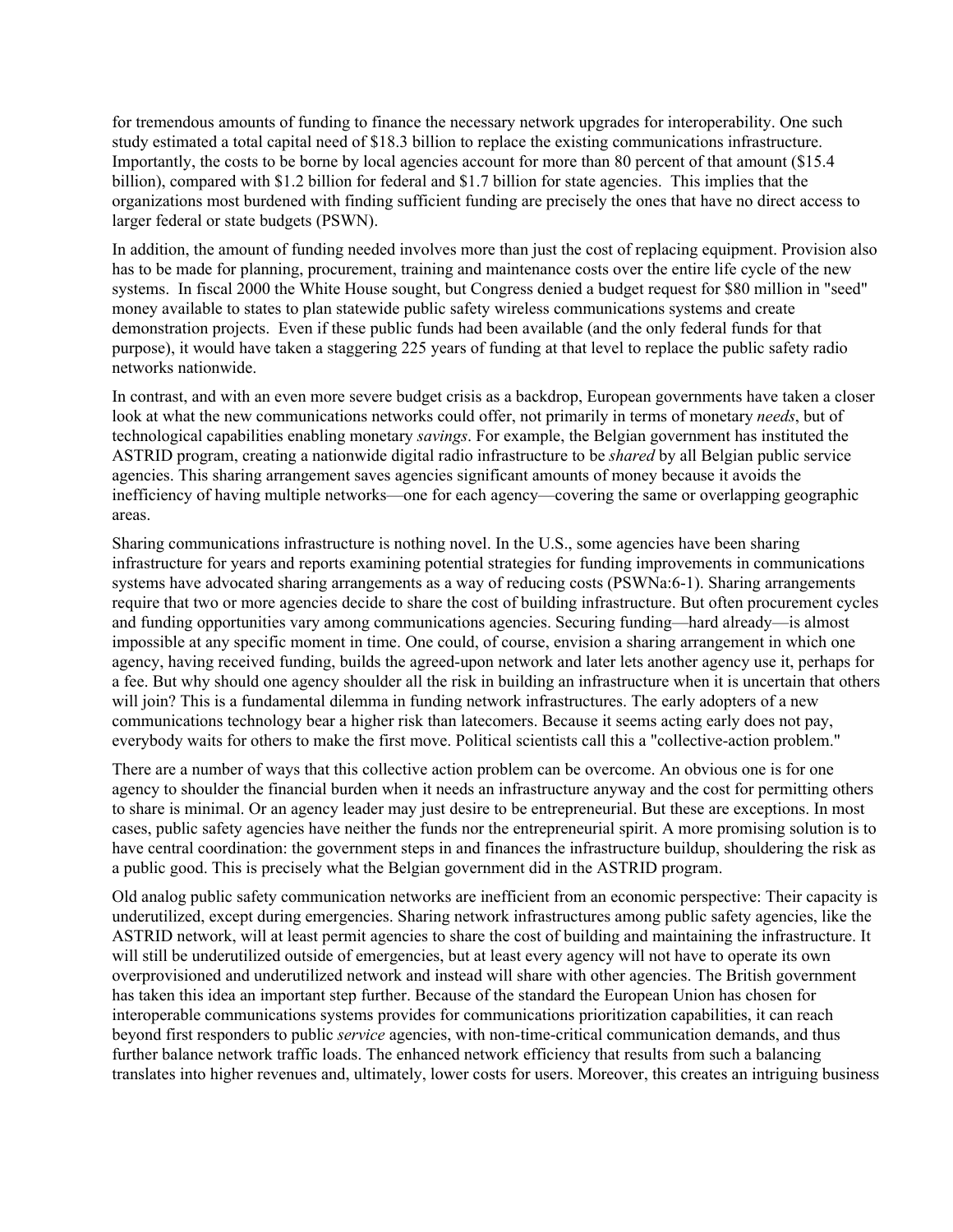opportunity. A private-sector company could build and run the network infrastructure, while public service agencies would pay fixed annual usage fees. With so many public service agencies as potential users, this setup would provide a strong economic incentive for the infrastructure provider to sign on agencies. And this is exactly what the British government implemented. With British Telecom as infrastructure provider and Scotland Yard as a "launch customer" the British Airwave system started operations in 2001 and is open to a very broad spectrum of public service agencies (DTI). The Airwave network will replace aging non-interoperable technology for tens of thousands of users in a nation of over fifty million people, and taxpayers will not have to pay for the initial network buildup.

### **4. The Underlying Issue: Enabling Collective Action**

The need for public safety agencies to communicate through interoperable radio networks is obvious. Of the three hurdles to developing this capacity identified earlier in this paper, the first—creating the appropriate technology—has turned out to be the least difficult to clear. Creating a suitable funding mechanism, on the other hand, seems to be much more troubling issues. Implementing interoperability requires one to overcome a distinct collective-action problem.

When Mançur Olson analyzed collective action (1971), he discovered that stakeholders would act if they could identify selective benefits and costs. Consequently, public policies requiring collective action have to employ specific strategies to incentivize individual stakeholder action. Very generally speaking, two such strategies have been identified. First, governments can take a "command-and-control" approach, mandating a certain behavior and prompting stakeholders to fall in line either by threatening them with fines or taxes or by inducing them with subsidies. This "type-1" strategy has been standard public policy. A second, "type-2" strategy turns to market forces and the private sector to provide an incentive framework. Neither strategy is inherently better in the abstract. The real trick is to select the appropriate strategy for a concrete collective-action problem, taking into account its specific context.

In the quest to establish appropriate sources of funding, the United States opted for public funding, with federal funds for the early stages. The emphasis was on central leadership and coordination. In principle, this was an appropriate approach: Federal and state budget surpluses enabled a command-and-control funding approach based on subsidies to be taken. Yet neither Congress nor many of the states decided to offer generous nationwide funding to upgrade public safety agencies' communications networks. It was a missed opportunity. U.S. policymakers drastically underutilized the power of their purse.

On the other hand, the British opted for a type-2 strategy to overcome the collective action hurdle: an untried market-based approach. Did the British suddenly turn themselves into public-sector entrepreneurs? Unlikely. Their decision was almost completely driven by budgetary constraints. As there were no public funds available to finance the conversion to interoperable systems, alternatives had to be sought. The ingenuity, perhaps uncovered accidentally, was to leverage the power of the technology (a) to share the infrastructure among the stakeholders and more importantly (b) to create a private sector funding opportunity. Innovation occurred when there was no alternative option left. A key to understanding the British success lies in the successful alignment of means and ends, of strategies and context.

# **5. Lessons for Digital Government Policy**

A number of lessons can be learned from this case, both for public policy decision makers, who understand the importance of interoperability in digital government and want to accelerate the process of achieving it, and for those interested the broader picture of innovation and competitiveness in times of crisis.

• Pragmatic Steps for Policy Makers Interested in Interoperability: There is no silver bullet for defining the most appropriate policy to provide interoperability of communications systems for public safety organizations. The best approach depends on the political contexts and on the policymakers' strengths and weaknesses, as well as the type of "selective benefits" that will sway stakeholders to act. It would be shortsighted to transplant to attempt to